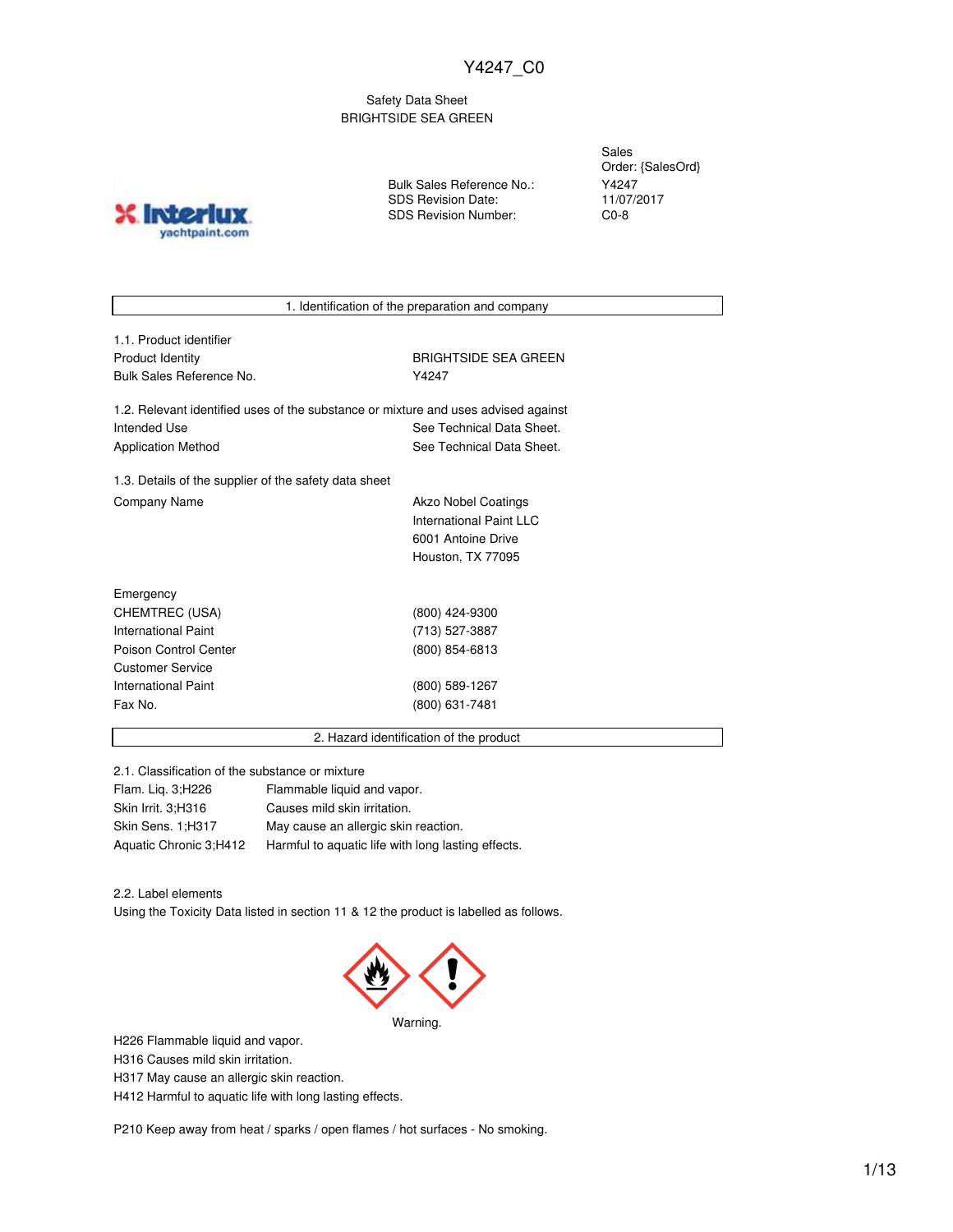P235 Keep cool.

P240 Ground / bond container and receiving equipment.

P241 Use explosion-proof electrical / ventilating / light / equipment.

P242 Use only non-sparking tools.

P243 Take precautionary measures against static discharge.

P260 Do not breathe mist / vapors / spray.

P261 Avoid breathing dust / fume / gas / mist / vapors / spray.

P262 Do not get in eyes, on skin, or on clothing.

P272 Contaminated work clothing should not be allowed out of the workplace.

P273 Avoid release to the environment.

P280 Wear protective gloves / eye protection / face protection.

P301+310 IF SWALLOWED: Immediately call a POISON CENTER or doctor/physician.

P302+352 IF ON SKIN: Wash with soap and water.

P303+361+353 IF ON SKIN (or hair): Remove/Take off immediately all contaminated clothing. Rinse skin with water/shower.

P331 Do NOT induce vomiting.

P332+313 If skin irritation occurs: Get medical advice/attention.

P333 If skin irritation or a rash occurs:.

P363 Wash contaminated clothing before reuse.

P370 In case of fire: Use water spray, fog, or regular foam..

P403+233 Store in a well ventilated place. Keep container tightly closed.

P501 Dispose of contents / container in accordance with local / national regulations.

| HMIS Rating | Health: 2                                 | Flammability: 2 | Reactivity: 0 |  |
|-------------|-------------------------------------------|-----------------|---------------|--|
|             | 3. Composition/information on ingredients |                 |               |  |

This product contains the following substances that present a hazard within the meaning of the relevant State and Federal Hazardous Substances regulations.

| Ingredient/Chemical<br><b>Designations</b>                                         | Weight %     | <b>GHS Classification</b>                                                                                                                     | <b>Notes</b> |
|------------------------------------------------------------------------------------|--------------|-----------------------------------------------------------------------------------------------------------------------------------------------|--------------|
| Solvent naphtha (petroleum),<br>medium aliphatic<br>CAS Number:<br>0064742-88-7    | $25 - 50$    | Asp. Tox. 1; H304                                                                                                                             | $\sqrt{11}$  |
| Propylene glycol monomethyl<br>ether acetate<br><b>CAS Number:</b><br>0000108-65-6 | $1.0 - 10$   | Flam. Lig. 3;H226                                                                                                                             | $\sqrt{11}$  |
| Stoddard solvent<br>CAS Number:<br>0008052-41-3                                    | $1.0 - 10$   | Asp. Tox. 1; H304                                                                                                                             | [1][2]       |
| Petroleum distillates,<br>hydrotreated light<br>CAS Number:<br>0064742-47-8        | $1.0 - 10$   | Asp. Tox. 1; H304                                                                                                                             | $\sqrt{11}$  |
| Naphtha (petroleum), heavy<br>aromatic<br>CAS Number:<br>0064742-94-5              | $1.0 - 10$   | Asp. Tox. 1;H304                                                                                                                              | $\sqrt{11}$  |
| SATURATED HYDROCARBON<br>CAS Number:<br><b>TS-KS6505</b>                           | $1.0 - 10$   |                                                                                                                                               | $\sqrt{11}$  |
| Xylenes (o-, m-, p- isomers)<br>CAS Number: 0001330-20-7                           | $1.0 - 10$   | Flam. Lig. 3;H226<br>Acute Tox. 4;H332<br>Acute Tox. 4;H312<br>Skin Irrit. 2:H315<br>Eye Irrit. 2;H319<br>STOT SE 3:H335<br>Asp. Tox. 1; H304 | $[1][2]$     |
| Titanium dioxide<br><b>CAS Number:</b><br>0013463-67-7                             | $1.0 - 10$   |                                                                                                                                               | [1][2]       |
| Kerosene<br><b>CAS Number:</b><br>0008008-20-6                                     | $1.0 - 10$   | Asp. Tox. 1; H304                                                                                                                             | [1][2]       |
| Naphthalene<br><b>CAS Number:</b><br>0000091-20-3                                  | $0.10 - 1.0$ | Carc. 2;H351<br>Acute Tox. 4;H302<br><b>Aquatic Acute</b><br>1;H400                                                                           | [1][2]       |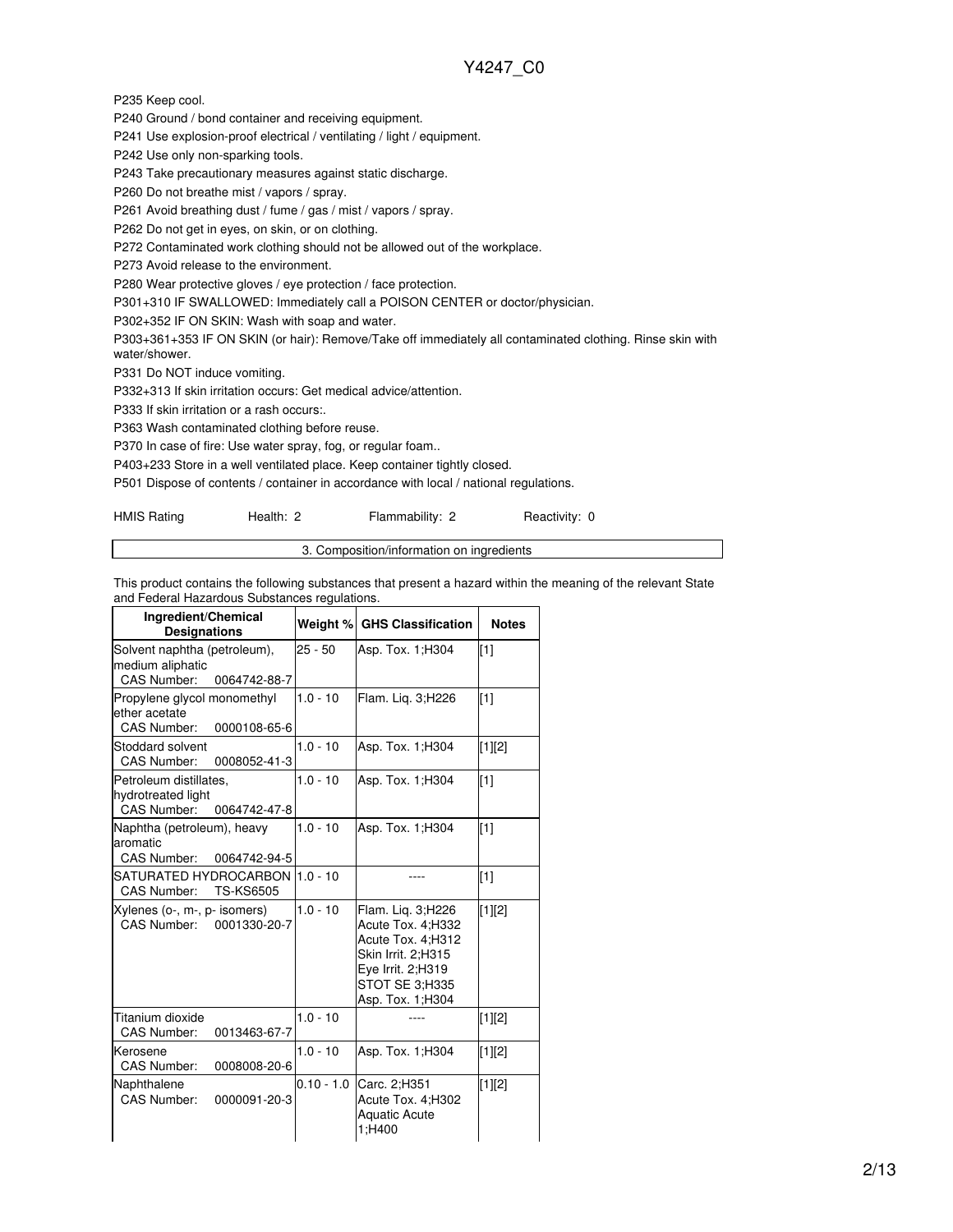|                                                                                            | <b>Aquatic Chronic</b><br>1;H410                                                                                                          |     |
|--------------------------------------------------------------------------------------------|-------------------------------------------------------------------------------------------------------------------------------------------|-----|
| Hexanoic acid, 2-ethyl-,<br>$\text{cobalt}(2+)$ salt<br><b>CAS Number:</b><br>0000136-52-7 | 0.10 - 1.0 Acute Tox. 4; H302<br>Skin Sens. 1;H317<br>Repr. 2;H361F<br><b>Aquatic Acute</b><br>1:H400<br><b>Aquatic Chronic</b><br>1;H410 | [1] |
| Methyl ethyl ketoxime<br>CAS Number:<br>0000096-29-7                                       | 0.10 - 1.0 Carc. 2; H351<br>Acute Tox. 4; H312<br>Eye Dam. 1; H318<br>Skin Sens. 1;H317                                                   | [1] |

[1] Substance classified with a health or environmental hazard.

[2] Substance with a workplace exposure limit.

[3] PBT-substance or vPvB-substance.

\*The full texts of the phrases are shown in Section 16.

#### 4. First aid measures

4.1. Description of first aid measures

| General         | Remove contaminated clothing and shoes. Get medical attention immediately. Wash<br>clothing before reuse. Thoroughly clean or destroy contaminated shoes.                                                                                                                                                                                                                                                                         |  |  |
|-----------------|-----------------------------------------------------------------------------------------------------------------------------------------------------------------------------------------------------------------------------------------------------------------------------------------------------------------------------------------------------------------------------------------------------------------------------------|--|--|
| Inhalation      | If inhaled, remove to fresh air. If not breathing, give artificial respiration. If breathing is<br>difficult, give oxygen. Get medical attention immediately.                                                                                                                                                                                                                                                                     |  |  |
| Eyes            | In case of contact, immediately flush eyes with plenty of water for at least 15 minutes.<br>Get medical attention immediately.                                                                                                                                                                                                                                                                                                    |  |  |
| Skin            | In case of contact, immediately flush skin with soap and plenty of water. Get medical<br>attention immediately.                                                                                                                                                                                                                                                                                                                   |  |  |
| Ingestion       | If swallowed, immediately contact Poison Control Center at 1-800-854-6813. DO NOT<br>induce vomiting unless instructed to do so by medical personnel. Never give anything<br>by mouth to an unconscious person.                                                                                                                                                                                                                   |  |  |
|                 | 4.2. Most important symptoms and effects, both acute and delayed                                                                                                                                                                                                                                                                                                                                                                  |  |  |
| Overview        | NOTICE: Reports have associated repeated and prolonged occupational<br>overexposure to solvents with permanent brain and nervous system damage.<br>Intentional misuse by deliberately concentrating and inhaling the contents may be<br>harmful or fatal. Avoid contact with eyes, skin and clothing.                                                                                                                             |  |  |
| Inhalation      | Harmful if inhaled. Causes nose and throat irritation. Vapors may affect the brain or<br>nervous system causing dizziness, headache or nausea.                                                                                                                                                                                                                                                                                    |  |  |
| Eyes            | Risk of serious damage to eyes. Do not get in eyes. Protective equipment should be<br>selected to provide protection from exposure to the chemicals listed in Section 3 of<br>this document. Depending on the site-specific condition of use, safety glasses,<br>chemical goggles, and/or head and face protection may be required to prevent<br>contact. The equipment must be thouroughly cleaned, or discarded after each use. |  |  |
| Skin            | Causes skin irritation. May cause delayed skin irritation. May be harmful if absorbed<br>through the skin.                                                                                                                                                                                                                                                                                                                        |  |  |
| Ingestion       | Harmful if swallowed. May cause abdominal pain, nausea, vomiting, diarrhea, or<br>drowsiness.                                                                                                                                                                                                                                                                                                                                     |  |  |
| Chronic effects | Possible cancer hazard. Contains an ingredient which may cause cancer based on<br>animal data (See Section 2 and Section 15 for each ingredient). Risk of cancer<br>depends on duration and level of exposure.                                                                                                                                                                                                                    |  |  |

#### 5. Fire-fighting measures

5.1. Extinguishing media

CAUTION: This product has a very low flashpoint. Use of water spray when fighting fire may be inefficient. SMALL FIRES: Use dry chemical, CO2, water spray or alcohol-resistant foam. LARGE FIRES: Use water spray, fog, or alcohol-resistant foam. Do not use straight streams. Move containers from fire area if you can do so without risk. Runoff from fire control may cause pollution. Dike fire control water for later disposal. Do not scatter the material.

5.2. Special hazards arising from the substance or mixture

May produce hazardous fumes when heated to decomposition as in welding. Fumes may produce Carbon Dioxide and Carbon Monoxide.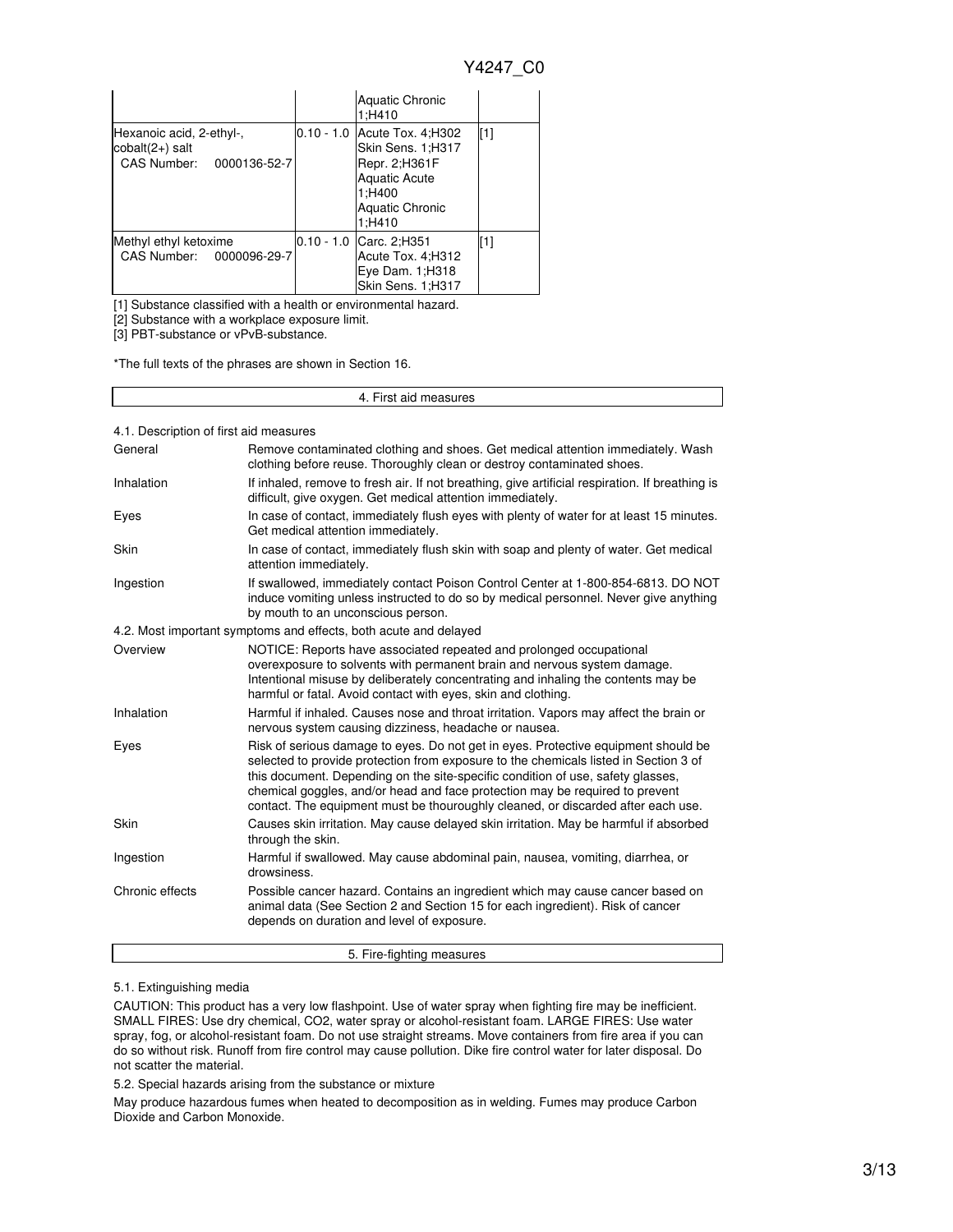#### 5.3. Advice for fire-fighters

Cool closed containers exposed to fire by spraying them with water. Do not allow run off water and contaminants from fire fighting to enter drains or water courses. ERG Guide No.

6. Accidental release measures

6.1. Personal precautions, protective equipment and emergency procedures

ELIMINATE ALL IGNITION SOURCES (no smoking, flares, sparks or flames in immediate area). Use only non-sparking equipment to handle spilled material and absorbent. Do not touch or walk through spilled material. Stop leak if you can do so without risk. Prevent entry into waterways, sewers, basements or confined areas. A vapor suppressing foam may be used to reduce vapors. Absorb or cover with dry earth, sand, or other non-combustible material and transfer to containers. Use non-sparking tools to collect absorbed material.

6.2. Environmental precautions

Do not allow spills to enter drains or watercourses.

6.3. Methods and material for containment and cleaning up

CALL CHEMTREC at (800)-424-9300 for emergency response. Isolate spill or leak area immediately for at least 25 to 50 meters (80 to 160 feet) in all directions. Keep unauthorized personnel away. Stay upwind. Keep out of low areas. Ventilate closed spaces before entering. LARGE SPILLS: Consider initial downwind evacuation for at least 300 meters (1000 feet).

7. Handling and storage

7.1. Precautions for safe handling **Handling** 

Vapors may cause flash fire or ignite explosively.

In Storage Keep away from heat, sparks and flame.

7.2. Conditions for safe storage, including any incompatibilities

Store between 40-100F (4-38C).

Do not get in eyes, on skin or clothing.

Strong oxidizing agents.

Do not smoke. Extinguish all flames and pilot lights, and turn off stoves, heaters, electric motors and other sources of ignition during use and until all vapors are gone.

7.3. Specific end use(s)

Close container after each use.

Wash thoroughly after handling.

Prevent build-up of vapors by opening all windows and doors to achieve cross-ventilation.

| 8. Exposure controls and personal protection |  |
|----------------------------------------------|--|
|----------------------------------------------|--|

#### 8.1. Control parameters

| CAS No.                  | <b>Ingredient</b> | <b>Source</b> | Value                                                                                                 |
|--------------------------|-------------------|---------------|-------------------------------------------------------------------------------------------------------|
| 0000091-20-3 Naphthalene |                   | <b>OSHA</b>   | 10 ppm TWA; 50 mg/m3 TWA15 ppm STEL; 75<br>mg/m3 STEL                                                 |
|                          |                   | ACGIH         | 10 ppm TWA15 ppm STEL                                                                                 |
|                          |                   | <b>NIOSH</b>  | 10 ppm TWA; 50 mg/m3 TWA15 ppm STEL; 75<br>mg/m3 STEL250 ppm IDLH                                     |
|                          |                   | Supplier      |                                                                                                       |
|                          |                   | OHSA,<br>CAN  | 10 ppm TWA15 ppm STEL                                                                                 |
|                          |                   | Mexico        | 10 ppm TWA LMPE-PPT; 50 mg/m3 TWA<br>LMPE-PPT15 ppm STEL [LMPE-CT]; 75 mg/m3<br><b>STEL [LMPE-CT]</b> |
|                          |                   | Brazil        |                                                                                                       |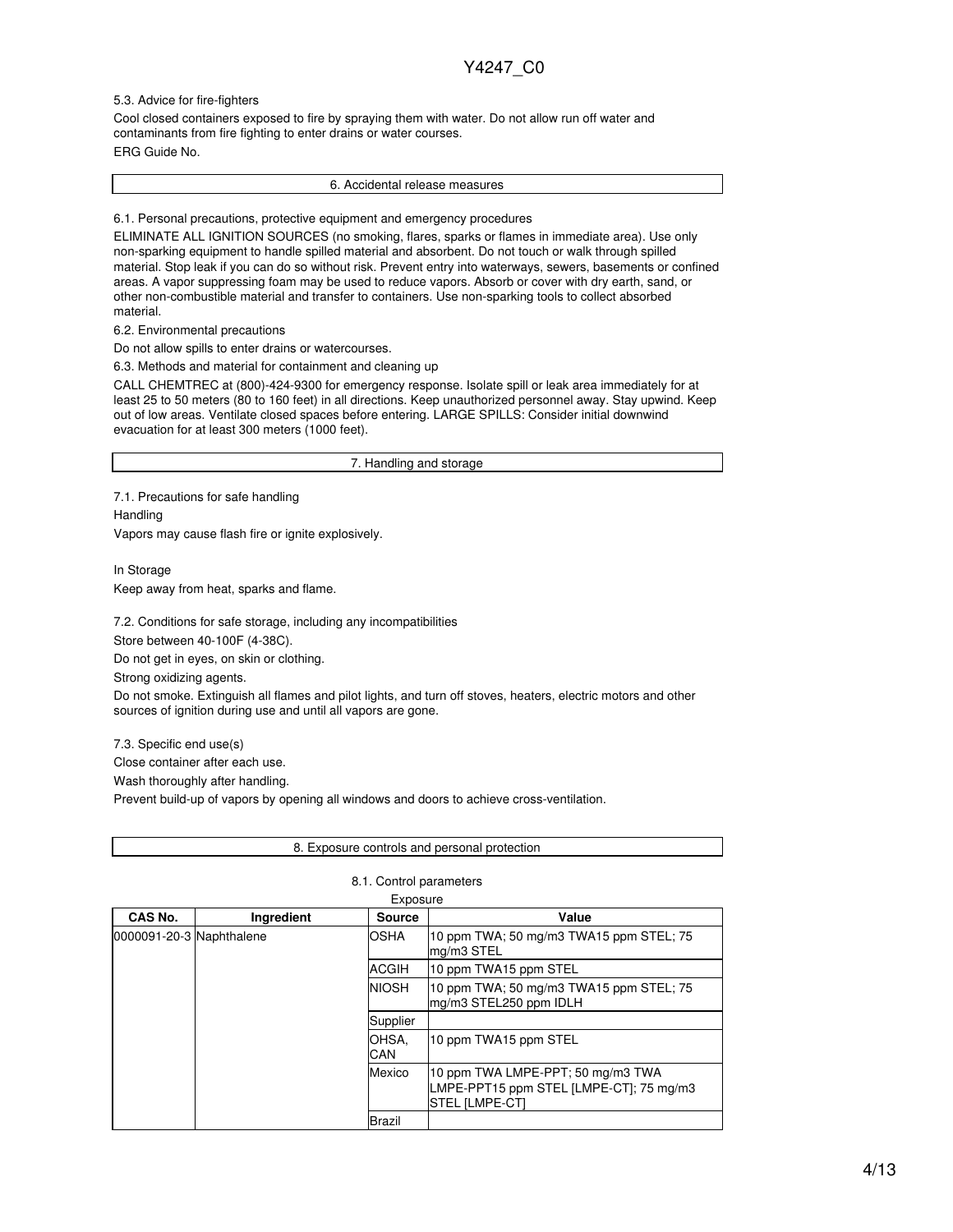Y4247\_C0

|                       | 0000096-29-7 Methyl ethyl ketoxime        | <b>OSHA</b>  |                                                                                                     |
|-----------------------|-------------------------------------------|--------------|-----------------------------------------------------------------------------------------------------|
|                       |                                           | <b>ACGIH</b> |                                                                                                     |
|                       |                                           | <b>NIOSH</b> |                                                                                                     |
|                       |                                           | Supplier     |                                                                                                     |
|                       |                                           | OHSA,        |                                                                                                     |
|                       |                                           | CAN          |                                                                                                     |
|                       |                                           | Mexico       |                                                                                                     |
|                       |                                           | Brazil       |                                                                                                     |
|                       | 0000108-65-6 Propylene glycol monomethyl  | <b>OSHA</b>  |                                                                                                     |
|                       | ether acetate                             | <b>ACGIH</b> |                                                                                                     |
|                       |                                           | <b>NIOSH</b> |                                                                                                     |
|                       |                                           | Supplier     |                                                                                                     |
|                       |                                           | OHSA.        | 50 ppm TWA; 270 mg/m3 TWA                                                                           |
|                       |                                           | CAN          |                                                                                                     |
|                       |                                           | Mexico       |                                                                                                     |
|                       |                                           | Brazil       |                                                                                                     |
|                       | 0000136-52-7 Hexanoic acid, 2-ethyl-,     | <b>OSHA</b>  |                                                                                                     |
|                       | cobalt(2+) salt                           | <b>ACGIH</b> |                                                                                                     |
|                       |                                           | <b>NIOSH</b> |                                                                                                     |
|                       |                                           | Supplier     |                                                                                                     |
|                       |                                           | OHSA,        |                                                                                                     |
|                       |                                           | CAN          |                                                                                                     |
|                       |                                           | Mexico       |                                                                                                     |
|                       |                                           | Brazil       |                                                                                                     |
|                       | 0001330-20-7 Xylenes (o-, m-, p- isomers) | <b>OSHA</b>  | 100 ppm TWA; 435 mg/m3 TWA150 ppm STEL;<br>655 mg/m3 STEL                                           |
|                       |                                           | <b>ACGIH</b> | 100 ppm TWA150 ppm STEL                                                                             |
|                       |                                           | <b>NIOSH</b> |                                                                                                     |
|                       |                                           | Supplier     |                                                                                                     |
|                       |                                           | OHSA,<br>CAN | 100 ppm TWA150 ppm STEL                                                                             |
|                       |                                           | Mexico       | 100 ppm TWA LMPE-PPT; 435 mg/m3 TWA<br>LMPE-PPT150 ppm STEL [LMPE-CT]; 655 mg/m3<br>STEL [LMPE-CT]  |
|                       |                                           | Brazil       | 78 ppm TWA LT; 340 mg/m3 TWA LT                                                                     |
| 0008008-20-6 Kerosene |                                           | OSHA         |                                                                                                     |
|                       |                                           | <b>ACGIH</b> | 200 mg/m3 TWA (application restricted to conditions<br>in which there are negligible aerosol expos  |
|                       |                                           | <b>NIOSH</b> | 100 mg/m3 TWA                                                                                       |
|                       |                                           | Supplier     |                                                                                                     |
|                       |                                           | OHSA.        | 200 mg/m3 TWA (restricted to conditions where                                                       |
|                       |                                           | CAN          | there is negligible aerosol exposure, as total hy                                                   |
|                       |                                           | Mexico       |                                                                                                     |
|                       |                                           | Brazil       |                                                                                                     |
|                       | 0008052-41-3 Stoddard solvent             | OSHA         | 500 ppm TWA; 2900 mg/m3 TWA                                                                         |
|                       |                                           | <b>ACGIH</b> | 100 ppm TWA                                                                                         |
|                       |                                           | <b>NIOSH</b> | 350 mg/m3 TWA1800 mg/m3 Ceiling (15 min)20000<br>mg/m3 IDLH                                         |
|                       |                                           | Supplier     |                                                                                                     |
|                       |                                           | OHSA,        | 525 mg/m3 TWA (140C Flash aliphatic solvent)                                                        |
|                       |                                           | CAN          |                                                                                                     |
|                       |                                           | Mexico       | 100 ppm TWA LMPE-PPT; 523 mg/m3 TWA<br>LMPE-PPT200 ppm STEL [LMPE-CT]; 1050 mg/m3<br>STEL [LMPE-CT] |
|                       |                                           | Brazil       |                                                                                                     |
|                       | 0013463-67-7 Titanium dioxide             | OSHA         | 15 mg/m3 TWA (total dust)                                                                           |
|                       |                                           | <b>ACGIH</b> | 10 mg/m3 TWA                                                                                        |
|                       |                                           | <b>NIOSH</b> | 5000 mg/m3 IDLH                                                                                     |
|                       |                                           | Supplier     |                                                                                                     |
|                       |                                           |              |                                                                                                     |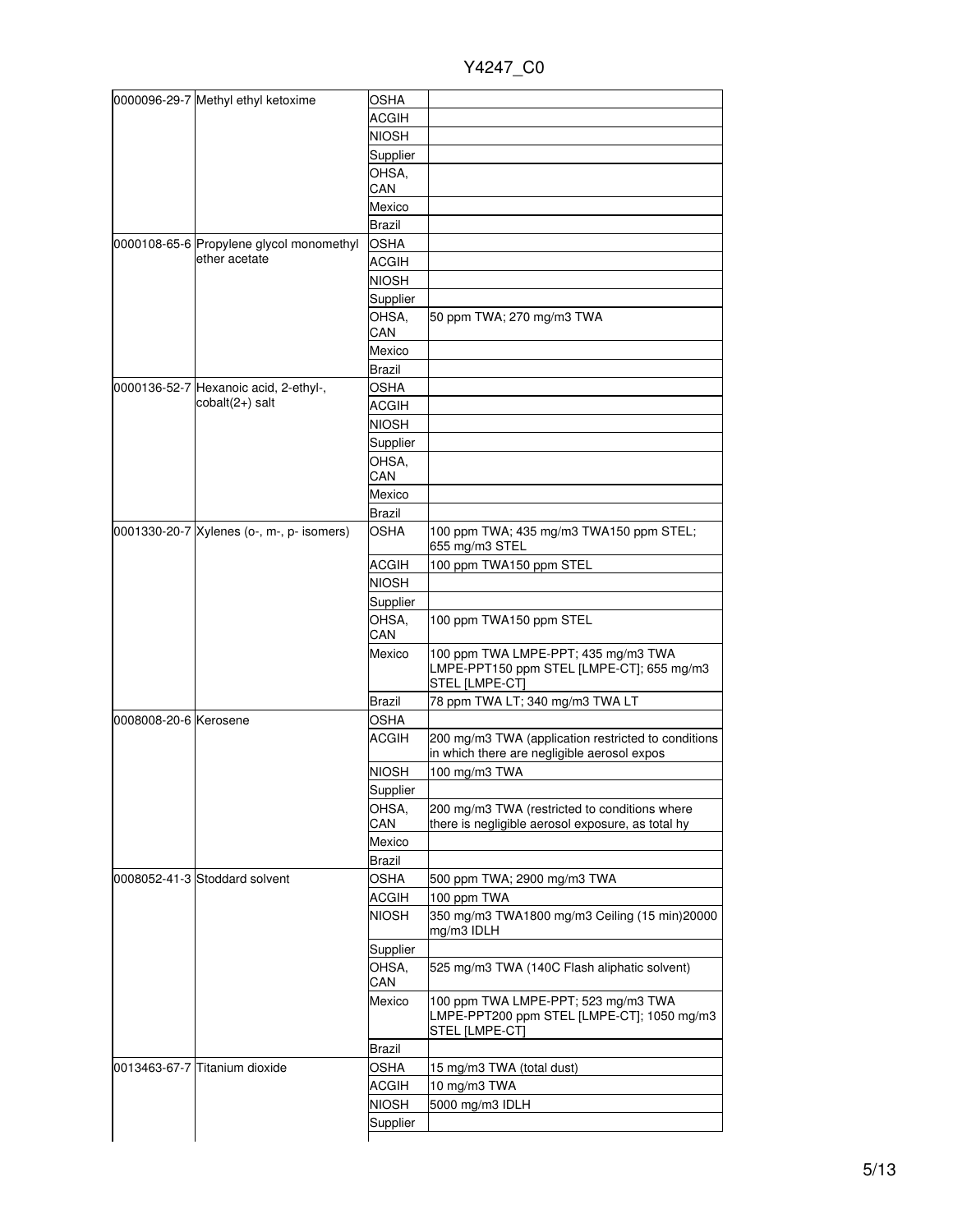| Y4247 | C0 |
|-------|----|
|       |    |

|                  |                                           | OHSA,<br>CAN  | 10 mg/m3 TWA                                                    |
|------------------|-------------------------------------------|---------------|-----------------------------------------------------------------|
|                  |                                           | Mexico        | 10 mg/m3 TWA LMPE-PPT (as Ti)20 mg/m3 STEL<br>[LMPE-CT] (as Ti) |
|                  |                                           | <b>Brazil</b> |                                                                 |
|                  | 0064742-47-8 Petroleum distillates,       | <b>OSHA</b>   |                                                                 |
|                  | hydrotreated light                        | <b>ACGIH</b>  |                                                                 |
|                  |                                           | <b>NIOSH</b>  |                                                                 |
|                  |                                           | Supplier      |                                                                 |
|                  |                                           | OHSA,         |                                                                 |
|                  |                                           | CAN           |                                                                 |
|                  |                                           | Mexico        |                                                                 |
|                  |                                           | <b>Brazil</b> |                                                                 |
|                  | 0064742-88-7 Solvent naphtha (petroleum), | <b>OSHA</b>   |                                                                 |
|                  | medium aliphatic                          | <b>ACGIH</b>  |                                                                 |
|                  |                                           | <b>NIOSH</b>  |                                                                 |
|                  |                                           | Supplier      |                                                                 |
|                  |                                           | OHSA,<br>CAN  |                                                                 |
|                  |                                           | Mexico        |                                                                 |
|                  |                                           | <b>Brazil</b> |                                                                 |
|                  | 0064742-94-5 Naphtha (petroleum), heavy   | <b>OSHA</b>   |                                                                 |
|                  | aromatic                                  | <b>ACGIH</b>  |                                                                 |
|                  |                                           | <b>NIOSH</b>  |                                                                 |
|                  |                                           | Supplier      |                                                                 |
|                  |                                           | OHSA,<br>CAN  |                                                                 |
|                  |                                           | Mexico        |                                                                 |
|                  |                                           | <b>Brazil</b> |                                                                 |
| <b>TS-KS6505</b> | <b>SATURATED</b>                          | <b>OSHA</b>   |                                                                 |
|                  | <b>HYDROCARBON</b>                        | <b>ACGIH</b>  |                                                                 |
|                  |                                           | <b>NIOSH</b>  |                                                                 |
|                  |                                           | Supplier      |                                                                 |
|                  |                                           | OHSA,         |                                                                 |
|                  |                                           | CAN           |                                                                 |
|                  |                                           | Mexico        |                                                                 |
|                  |                                           | <b>Brazil</b> |                                                                 |

| CAS No.                  | Ingredient                                                    | <b>Source</b> | Value                                                                |
|--------------------------|---------------------------------------------------------------|---------------|----------------------------------------------------------------------|
| 0000091-20-3 Naphthalene |                                                               | <b>NIOSH</b>  | Hemolysis and eye irritation that causes<br>cataracts                |
|                          | 0000096-29-7 Methyl ethyl ketoxime                            | <b>NIOSH</b>  |                                                                      |
|                          | 0000108-65-6 Propylene glycol monomethyl ether<br>acetate     | <b>NIOSH</b>  |                                                                      |
|                          | $ 0000136-52-7 $ Hexanoic acid, 2-ethyl-, cobalt $(2+)$ salt  | <b>NIOSH</b>  |                                                                      |
|                          | 0001330-20-7 Xylenes (o-, m-, p- isomers)                     | <b>NIOSH</b>  | Central nervous system depressant;<br>respiratory and eye irritation |
| 0008008-20-6 Kerosene    |                                                               | <b>NIOSH</b>  | Eye nose                                                             |
|                          | 0008052-41-3 Stoddard solvent                                 | <b>NIOSH</b>  | Eye nose                                                             |
|                          | 0013463-67-7 Titanium dioxide                                 | <b>NIOSH</b>  | Lung tumors in animals                                               |
|                          | 0064742-47-8 Petroleum distillates, hydrotreated light        | <b>NIOSH</b>  |                                                                      |
|                          | 0064742-88-7 Solvent naphtha (petroleum), medium<br>aliphatic | <b>NIOSH</b>  |                                                                      |
|                          | 0064742-94-5 Naphtha (petroleum), heavy aromatic              | <b>NIOSH</b>  |                                                                      |
| <b>TS-KS6505</b>         | <b>ISATURATED HYDROCARBON</b>                                 | <b>NIOSH</b>  |                                                                      |

| Data<br>P<br>-----<br>$\overline{\phantom{a}}$ |  |  |  |  |  |
|------------------------------------------------|--|--|--|--|--|
| ioni<br>.<br>'alue<br>'Nυ.                     |  |  |  |  |  |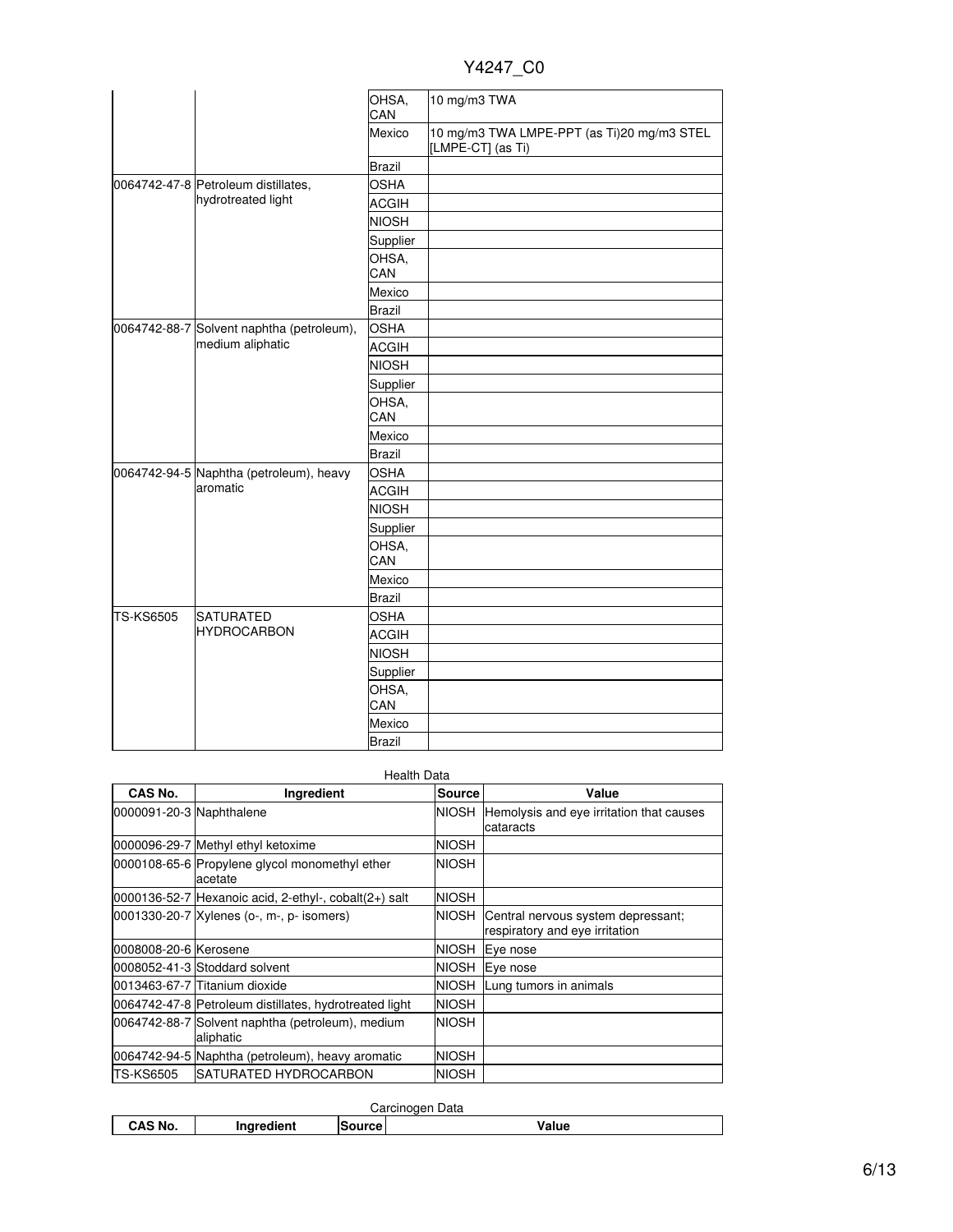Y4247\_C0

| 0000091-20-3 Naphthalene |                                                           | OSHA        | Select Carcinogen: Yes                                                 |
|--------------------------|-----------------------------------------------------------|-------------|------------------------------------------------------------------------|
|                          |                                                           | <b>NTP</b>  | Known: No; Suspected: Yes                                              |
|                          |                                                           | <b>IARC</b> | Group 1: No; Group 2a: No; Group 2b: Yes; Group 3: No;<br>Group 4: No: |
|                          | 0000096-29-7 Methyl ethyl ketoxime                        | OSHA        | Select Carcinogen: No                                                  |
|                          |                                                           | NTP         | Known: No; Suspected: No                                               |
|                          |                                                           | <b>IARC</b> | Group 1: No; Group 2a: No; Group 2b: No; Group 3: No;<br>Group 4: No;  |
|                          | 0000108-65-6 Propylene glycol                             | OSHA        | Select Carcinogen: No                                                  |
|                          | monomethyl ether                                          | NTP.        | Known: No; Suspected: No                                               |
|                          | acetate                                                   | IARC        | Group 1: No; Group 2a: No; Group 2b: No; Group 3: No;<br>Group 4: No;  |
|                          | 0000136-52-7 Hexanoic acid, 2-ethyl-,                     | OSHA        | Select Carcinogen: No                                                  |
|                          | cobalt(2+) salt                                           | <b>NTP</b>  | Known: No; Suspected: No                                               |
|                          |                                                           | IARC        | Group 1: No; Group 2a: No; Group 2b: No; Group 3: No;<br>Group 4: No;  |
|                          | 0001330-20-7 Xylenes (o-, m-, p-                          | OSHA        | Select Carcinogen: No                                                  |
|                          | isomers)                                                  | NTP         | Known: No; Suspected: No                                               |
|                          |                                                           | IARC        | Group 1: No; Group 2a: No; Group 2b: No; Group 3: Yes;<br>Group 4: No: |
| 0008008-20-6 Kerosene    |                                                           | OSHA        | Select Carcinogen: No                                                  |
|                          |                                                           | NTP.        | Known: No; Suspected: No                                               |
|                          |                                                           | IARC        | Group 1: No; Group 2a: No; Group 2b: No; Group 3: No;<br>Group 4: No;  |
|                          | 0008052-41-3 Stoddard solvent                             | OSHA        | Select Carcinogen: No                                                  |
|                          |                                                           | NTP         | Known: No; Suspected: No                                               |
|                          |                                                           | <b>IARC</b> | Group 1: No; Group 2a: No; Group 2b: No; Group 3: No;<br>Group 4: No;  |
|                          | 0013463-67-7 Titanium dioxide                             | OSHA        | Select Carcinogen: Yes                                                 |
|                          |                                                           | <b>NTP</b>  | Known: No; Suspected: No                                               |
|                          |                                                           | IARC        | Group 1: No; Group 2a: No; Group 2b: Yes; Group 3: No;<br>Group 4: No; |
|                          | 0064742-47-8 Petroleum distillates,<br>hydrotreated light | OSHA        | Select Carcinogen: No                                                  |
|                          |                                                           | NTP         | Known: No; Suspected: No                                               |
|                          |                                                           | IARC        | Group 1: No; Group 2a: No; Group 2b: No; Group 3: No;<br>Group 4: No;  |
|                          | 0064742-88-7 Solvent naphtha                              | OSHA        | Select Carcinogen: No                                                  |
|                          | (petroleum), medium<br>aliphatic                          | NTP         | Known: No: Suspected: No                                               |
|                          |                                                           | <b>IARC</b> | Group 1: No; Group 2a: No; Group 2b: No; Group 3: No;<br>Group 4: No;  |
|                          | 0064742-94-5 Naphtha (petroleum),<br>heavy aromatic       | OSHA        | Select Carcinogen: No                                                  |
|                          |                                                           | NTP         | Known: No; Suspected: No                                               |
|                          |                                                           | IARC        | Group 1: No; Group 2a: No; Group 2b: No; Group 3: No;<br>Group 4: No;  |
| <b>TS-KS6505</b>         | <b>SATURATED</b>                                          | OSHA        | Select Carcinogen: No                                                  |
|                          | <b>HYDROCARBON</b>                                        | NTP         | Known: No; Suspected: No                                               |
|                          |                                                           | <b>IARC</b> | Group 1: No; Group 2a: No; Group 2b: No; Group 3: No;<br>Group 4: No;  |

#### 8.2. Exposure controls

Respiratory Select equipment to provide protection from the ingredients listed in Section 3 of this document. Ensure fresh air entry during application and drying. If you experience eye watering, headache or dizziness or if air monitoring demonstrates dust, vapor, or mist levels are above applicable limits, wear an appropriate, properly fitted respirator (NIOSH approved) during and after application. Follow respirator manufacturer's directions for respirator use. FOR USERS OF 3M RESPIRATORY PROTECTION ONLY: For information and assistance on 3M occupational health and safety products, call OH&ESD Technical Service toll free in U.S.A. 1-800-243-4630, in Canada call 1-800-267-4414. Please do not contact these numbers regarding other manufacturer's respiratory protection products. 3M does not endorse the accuracy of the information contained in this Material Safety Data Sheet.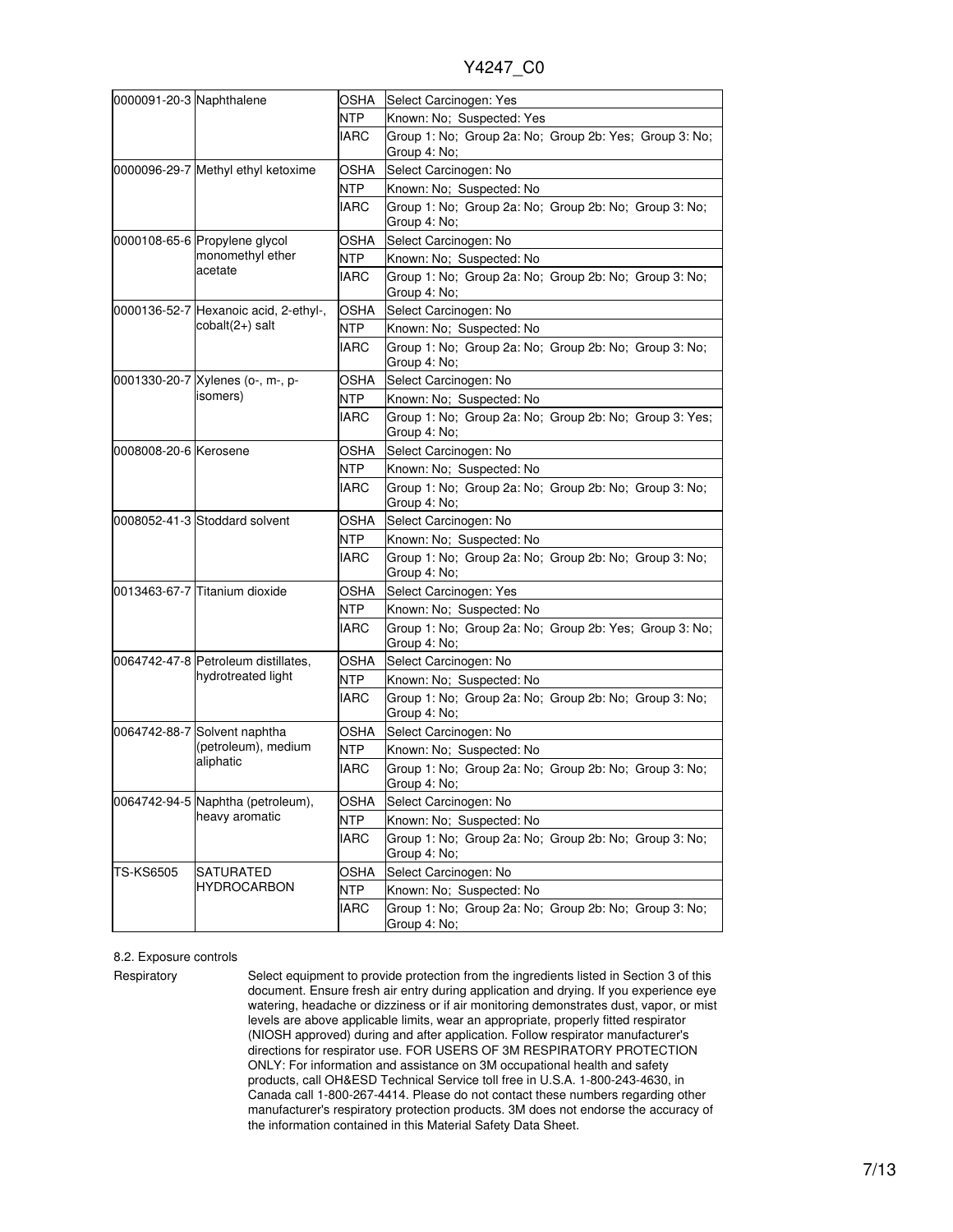| Eyes                        | Avoid contact with eyes. Protective equipment should be selected to provide<br>protection from exposure to the chemicals listed in Section 3 of this document.<br>Depending on the site-specific conditions of use, safety glasses, chemical goggles,<br>and/or head and face protection may be required to prevent contact. The equipment<br>must be thoroughly cleaned, or discarded after each use. |
|-----------------------------|--------------------------------------------------------------------------------------------------------------------------------------------------------------------------------------------------------------------------------------------------------------------------------------------------------------------------------------------------------------------------------------------------------|
| Skin                        | Protective equipment should be selected to provide protection from exposure to the<br>chemicals listed in Section 3 of this document. Depending on the site-specific<br>conditions of use, protective gloves, apron, boots, head and face protection may be<br>required to prevent contact. The equipment must be thoroughly cleaned, or discarded<br>after each use.                                  |
| <b>Engineering Controls</b> | Depending on the site-specific conditions of use, provide adequate ventilation.                                                                                                                                                                                                                                                                                                                        |
| <b>Other Work Practices</b> | Emergency eye wash fountains and safety showers should be available in the<br>immediate vicinity of any potential exposure. Use good personal hygiene practices.<br>Wash hands before eating, drinking, using toilet facilities, etc. Promptly remove soiled<br>clothing and wash clothing thoroughly before reuse. Shower after work using plenty of<br>soap and water.                               |

| 9. Physical and chemical properties                |                                                                               |  |  |
|----------------------------------------------------|-------------------------------------------------------------------------------|--|--|
|                                                    |                                                                               |  |  |
| <b>Coloured Liquid</b><br>Appearance               |                                                                               |  |  |
| Odour threshold                                    | Not Measured                                                                  |  |  |
| рH                                                 | No Established Limit                                                          |  |  |
| Melting point / freezing point                     | Not Measured                                                                  |  |  |
| Initial boiling point and boiling range            | 130 ( $^{\circ}$ C) 266 ( $^{\circ}$ F)                                       |  |  |
| <b>Flash Point</b>                                 | 38 (°C) 100 (°F)                                                              |  |  |
| Evaporation rate (Ether = 1)                       | Not Measured                                                                  |  |  |
| Flammability (solid, gas)                          | Not Applicable                                                                |  |  |
| Upper/lower flammability or explosive<br>limits    | Lower Explosive Limit: .5                                                     |  |  |
|                                                    | Upper Explosive Limit: No Established Limit                                   |  |  |
| vapor pressure (Pa)                                | Not Measured                                                                  |  |  |
| <b>Vapor Density</b>                               | Heavier than air                                                              |  |  |
| <b>Specific Gravity</b>                            | 0.95                                                                          |  |  |
| Solubility in Water                                | Not Measured                                                                  |  |  |
| Partition coefficient n-octanol/water (Log<br>Kow) | Not Measured                                                                  |  |  |
| Auto-ignition temperature                          | Not Measured                                                                  |  |  |
| Decomposition temperature                          | Not Measured                                                                  |  |  |
| Viscosity (cSt)                                    | No Established Limit Not Measured                                             |  |  |
| VOC <sub>%</sub>                                   | Refer to the Technical Data Sheet or label where information is<br>available. |  |  |
| VOHAP content (gm/litre of paint)                  | 51.60 (as supplied)                                                           |  |  |
| VOHAP content (gm/litre of Solid Coating) 26.57    | (as supplied)                                                                 |  |  |

<sup>10.1.</sup> Reactivity

10. Stability and reactivity

10.3. Possibility of hazardous reactions

10.4. Conditions to avoid

No data available

10.5. Incompatible materials

Strong oxidizing agents.

10.6. Hazardous decomposition products

May produce hazardous fumes when heated to decomposition as in welding. Fumes may produce Carbon Dioxide and Carbon Monoxide.

No data available

<sup>10.2.</sup> Chemical stability

This product is stable and hazardous polymerization will not occur. Not sensitive to mechanical impact. Excessive heat and fumes generation can occur if improperly handled.

No data available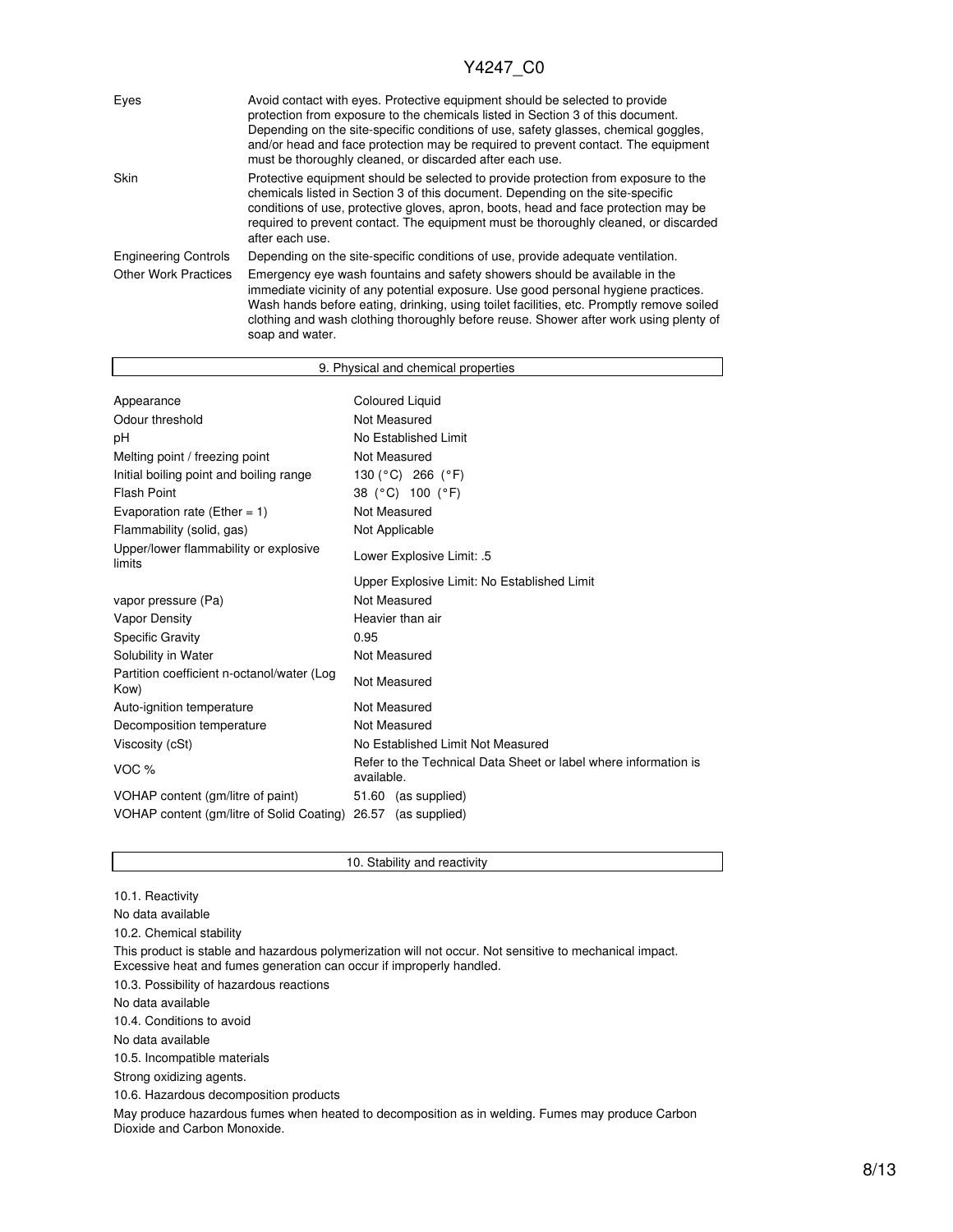## 11. Toxicological information

#### Acute toxicity

NOTICE: Reports have associated repeated and prolonged occupational overexposure to solvents with permanent brain and nervous system damage. Intentional misuse by deliberately concentrating and inhaling the contents may be harmful or fatal.

| Ingredient                                                      | Oral LD50,<br>mg/kg                  | Skin LD50,<br>mg/kg                    | <b>Inhalation</b><br>Vapor LD50,<br>mg/L/4hr | <b>Inhalation</b><br>Dust/Mist LD50,<br>mg/L/4hr |
|-----------------------------------------------------------------|--------------------------------------|----------------------------------------|----------------------------------------------|--------------------------------------------------|
| Solvent naphtha (petroleum), medium<br>aliphatic - (64742-88-7) | 6,000.00, Rat -<br>Category: NA      | 3,000.00,<br>Rabbit -<br>Category: 5   | No data<br>available                         | No data available                                |
| Propylene glycol monomethyl ether<br>acetate - (108-65-6)       | 8,532.00, Rat -<br>Category: NA      | 5,000.00,<br>Rabbit -<br>Category: 5   | No data<br>available                         | No data available                                |
| Stoddard solvent - (8052-41-3)                                  | No data<br>available                 | No data<br>available                   | No data<br>available                         | No data available                                |
| Petroleum distillates, hydrotreated light -<br>(64742-47-8)     | 5,000.00, Rat -<br>Category: 5       | 2,000.00,<br>Rabbit -<br>Category: 4   | No data<br>available                         | No data available                                |
| Naphtha (petroleum), heavy aromatic -<br>$(64742 - 94 - 5)$     | 5,000.00, Rat -<br>Category: 5       | 2,000.00,<br>Rabbit -<br>Category: 4   | No data<br>available                         | No data available                                |
| SATURATED HYDROCARBON -<br>(TS-KS6505)                          | No data<br>available                 | No data<br>available                   | No data<br>available                         | No data available                                |
| Xylenes (o-, m-, p- isomers) -<br>$(1330 - 20 - 7)$             | 4,299.00, Rat -<br>Category: 5       | 1,548.00,<br>Rabbit -<br>Category: 4   | 20.00, Rat -<br>Category: 4                  | No data available                                |
| Titanium dioxide - (13463-67-7)                                 | 10,000.00, Rat<br>- Category: NA     | 10,000.00,<br>Rabbit -<br>Category: NA | No data<br>available                         | 6.82, Rat -<br>Category: NA                      |
| Kerosene - (8008-20-6)                                          | 2,835.00, Rat -<br>Category: 5       | 2,000.00,<br>Rabbit -<br>Category: 4   | No data<br>available                         | No data available                                |
| Naphthalene - (91-20-3)                                         | 490.00, Rat -<br>Category: 4         | 20,000.00,<br>Rabbit -<br>Category: NA | No data<br>available                         | No data available                                |
| Hexanoic acid, 2-ethyl-, cobalt(2+) salt -<br>$(136-52-7)$      | 1,220.00,<br>Rabbit -<br>Category: 4 | 5,000.00, Rat -<br>Category: 5         | No data<br>available                         | No data available                                |
| Methyl ethyl ketoxime - (96-29-7)                               | 930.00, Rat -<br>Category: 4         | 2,000.00,<br>Rabbit -<br>Category: 4   | 20.00, Rat -<br>Category: 4                  | No data available                                |

| Item                                                                        | Category              | Hazard                               |
|-----------------------------------------------------------------------------|-----------------------|--------------------------------------|
| Acute Toxicity (mouth)                                                      | Not Classified        | Not Applicable                       |
| Acute Toxicity (skin)                                                       | Not Classified        | Not Applicable                       |
| Acute Toxicity (inhalation)                                                 | Not Classified        | Not Applicable                       |
| Skin corrosion/irritation                                                   | З                     | Causes mild skin irritation.         |
| Eye damage/irritation                                                       | Not Classified        | Not Applicable                       |
| Sensitization (respiratory)                                                 | <b>Not Classified</b> | Not Applicable                       |
| Sensitization (skin)                                                        |                       | May cause an allergic skin reaction. |
| Germ toxicity                                                               | <b>Not Classified</b> | Not Applicable                       |
| Carcinogenicity                                                             | Not Classified        | Not Applicable                       |
| Reproductive Toxicity                                                       | Not Classified        | Not Applicable                       |
| Specific target organ systemic toxicity Not Classified<br>(single exposure) |                       | Not Applicable                       |
| Specific target organ systemic<br>Toxicity (repeated exposure)              | <b>Not Classified</b> | Not Applicable                       |
| <b>Aspiration hazard</b>                                                    | <b>Not Classified</b> | Not Applicable                       |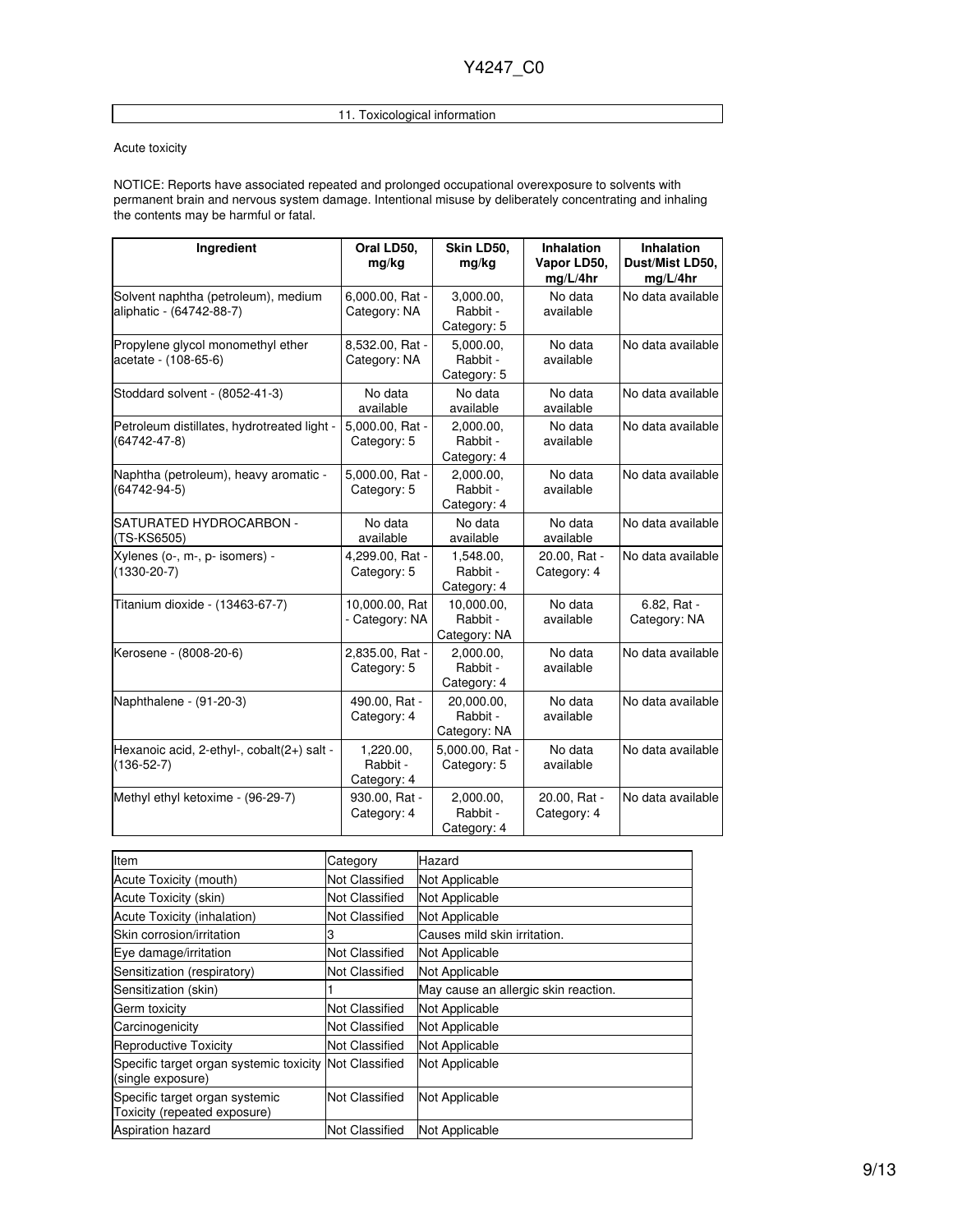### 12. Ecological information

12.1. Toxicity

No additional information provided for this product. See Section 3 for chemical specific data.

#### Aquatic Ecotoxicity

| Ingredient                                                         | 96 hr LC50 fish,<br>mg/l           | 48 hr EC50 crustacea.<br>mg/l          | ErC50 algae,<br>mg/l                             |
|--------------------------------------------------------------------|------------------------------------|----------------------------------------|--------------------------------------------------|
| Solvent naphtha<br>(petroleum), medium<br>aliphatic - (64742-88-7) | 800.00, Pimephales<br>promelas     | 100.00, Daphnia magna                  | 450.00 (96 hr), Selenastrum<br>capricornutum     |
| Propylene glycol<br>monomethyl ether acetate<br>$(108-65-6)$       | 100.00, Salmo<br>qairdneri         | 500.00, Daphnia magna                  | Not Available                                    |
| Stoddard solvent -<br>(8052-41-3)                                  | Not Available                      | Not Available                          | Not Available                                    |
| Petroleum distillates.<br>hydrotreated light -<br>(64742-47-8)     | 2.20, Lepomis<br>macrochirus       | 4,720.00, Dendronereides<br>heteropoda | Not Available                                    |
| Naphtha (petroleum),<br>heavy aromatic -<br>$(64742 - 94 - 5)$     | 45.00, Pimephales<br>promelas      | 12.00, Daphnia magna                   | 2.50 (72 hr), Skeletonema<br>costatum            |
| <b>SATURATED</b><br><b>HYDROCARBON -</b><br>(TS-KS6505)            | Not Available                      | Not Available                          | $0.00$ (hr),                                     |
| Xylenes (o-, m-, p-<br>isomers) - (1330-20-7)                      | 3.30, Oncorhynchus<br>mykiss       | 8.50, Palaemonetes<br>pugio            | 100.00 (72 hr), Chlorococcales                   |
| Titanium dioxide -<br>$(13463 - 67 - 7)$                           | 1,000.00, Fundulus<br>heteroclitus | 5.50, Daphnia magna                    | 5.83 (72 hr), Pseudokirchneriella<br>subcapitata |
| Kerosene - (8008-20-6)                                             | Not Available                      | Not Available                          | Not Available                                    |
| Naphthalene - (91-20-3)                                            | 0.99, Oncorhynchus<br>gorbuscha    | 1.60, Daphnia magna                    | 68.21 (96 hr), Scenedesmus<br>subspicatus        |
| Hexanoic acid, 2-ethyl-,<br>cobalt(2+) salt -<br>$(136 - 52 - 7)$  | Not Available                      | Not Available                          | Not Available                                    |
| Methyl ethyl ketoxime -<br>$(96-29-7)$                             | 320.00, Leuciscus<br>idus          | 500.00, Daphnia magna                  | 83.00 (72 hr), Scenedesmus<br>subspicatus        |

12.2. Persistence and degradability No data available 12.3. Bioaccumulative potential Not Measured 12.4. Mobility in soil No data available 12.5. Results of PBT and vPvB assessment This product contains no PBT/vPvB chemicals. 12.6. Other adverse effects No data available

13. Disposal considerations

13.1. Waste treatment methods

Do not allow spills to enter drains or watercourses.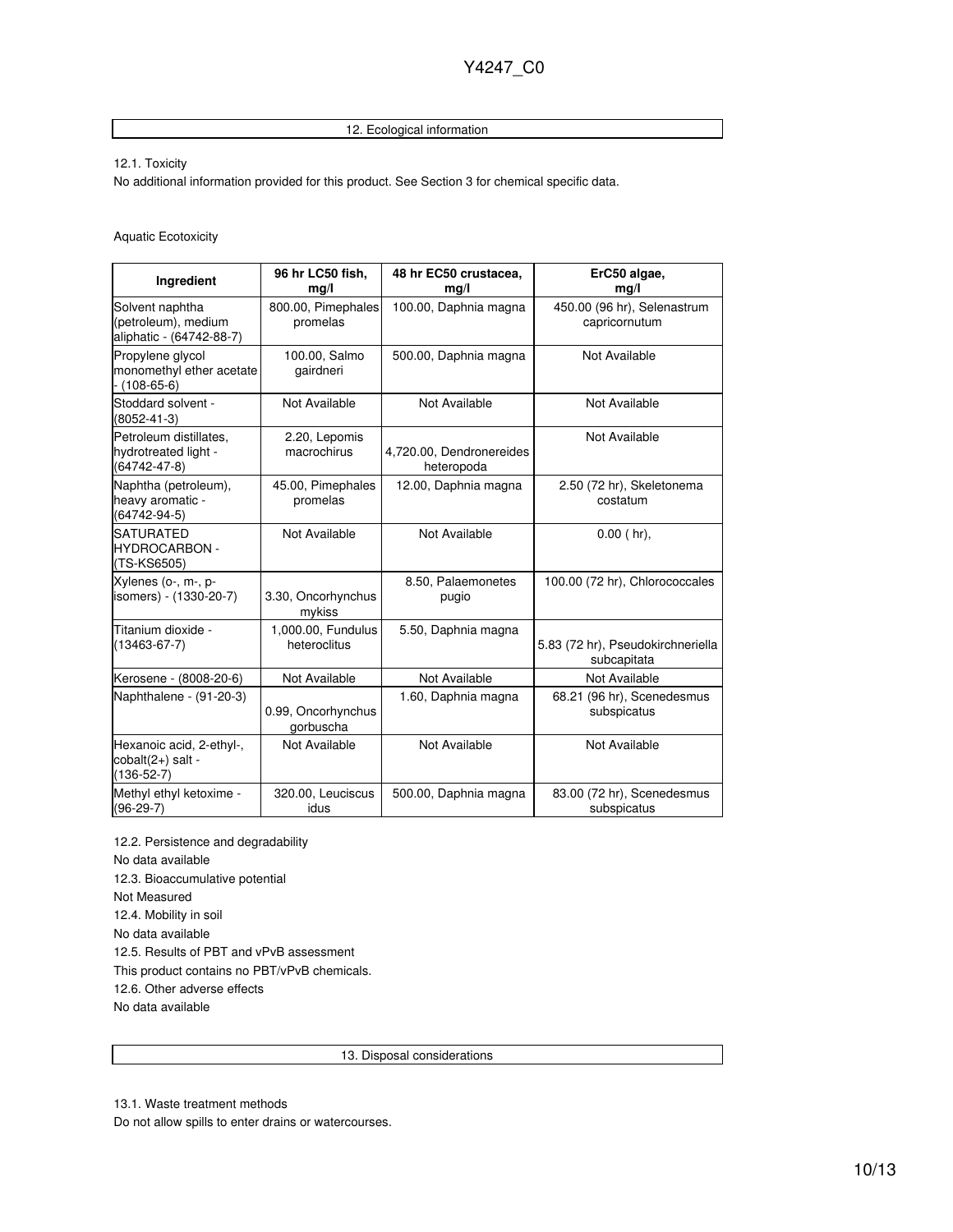Dispose of in accordance with local, state and federal regulations. (Also reference RCRA information in Section 15 if listed).

| 14. Transport information                                                                                                                                                                                                                                                                                       |                                                                                                       |                                                                                                             |                               |  |  |
|-----------------------------------------------------------------------------------------------------------------------------------------------------------------------------------------------------------------------------------------------------------------------------------------------------------------|-------------------------------------------------------------------------------------------------------|-------------------------------------------------------------------------------------------------------------|-------------------------------|--|--|
|                                                                                                                                                                                                                                                                                                                 |                                                                                                       |                                                                                                             |                               |  |  |
| 14.1. UN number<br>14.2. UN proper shipping name<br>14.3. Transport hazard class(es)                                                                                                                                                                                                                            | UN 1263<br><b>PAINT</b>                                                                               |                                                                                                             |                               |  |  |
| DOT (Domestic Surface Transportation)<br>DOT Proper Shipping PAINT<br>Name<br><b>DOT Hazard Class</b>                                                                                                                                                                                                           | 3 - Flammable                                                                                         | IMO / IMDG (Ocean Transportation)<br><b>IMDG Proper</b><br><b>Shipping Name</b><br><b>IMDG Hazard Class</b> | <b>PAINT</b><br>3 - Flammable |  |  |
| UN / NA Number<br>DOT Packing Group<br>CERCLA/DOT RQ                                                                                                                                                                                                                                                            | UN 1263<br>Ш<br>618 gal. / 4912 lbs.                                                                  | Sub Class<br><b>IMDG Packing Group</b><br>System Reference<br>Code                                          | Not applicable<br>Ш<br>181    |  |  |
| 14.4. Packing group<br>14.5. Environmental hazards<br><b>IMDG</b><br>Marine Pollutant: No                                                                                                                                                                                                                       | Ш                                                                                                     |                                                                                                             |                               |  |  |
| 14.6. Special precautions for user<br>Not Applicable<br>14.7. Transport in bulk according to Annex II of MARPOL73/78 and the IBC Code<br>Not Applicable                                                                                                                                                         |                                                                                                       |                                                                                                             |                               |  |  |
|                                                                                                                                                                                                                                                                                                                 | 15. Regulatory information                                                                            |                                                                                                             |                               |  |  |
| <b>Regulatory Overview</b><br>The regulatory data in Section 15 is not intended to be all-inclusive, only selected<br>regulations are represented. All ingredients of this product are listed on the TSCA<br>(Toxic Substance Control Act) Inventory or are not required to be listed on the TSCA<br>Inventory. |                                                                                                       |                                                                                                             |                               |  |  |
| <b>WHMIS Classification</b>                                                                                                                                                                                                                                                                                     | B <sub>3</sub> D <sub>2</sub> B                                                                       |                                                                                                             |                               |  |  |
|                                                                                                                                                                                                                                                                                                                 | DOT Marine Pollutants (10%):<br>(No Product Ingredients Listed)<br>DOT Severe Marine Pollutants (1%): |                                                                                                             |                               |  |  |
| (No Product Ingredients Listed)<br>EPCRA 311/312 Chemicals and RQs $(>.1\%)$ :<br>(1000 lb final RQ; 454 kg final RQ)<br>Benzene, ethyl-                                                                                                                                                                        |                                                                                                       |                                                                                                             |                               |  |  |
| (100 lb final RQ; 45.4 kg final RQ)<br>Naphthalene<br>(100 lb final RQ; 45.4 kg final RQ)<br>Xylenes (o-, m-, p- isomers)<br>EPCRA 302 Extremely Hazardous (>.1%) :<br>(No Product Ingredients Listed)<br>EPCRA 313 Toxic Chemicals (>.1%) :                                                                    |                                                                                                       |                                                                                                             |                               |  |  |
| 1,2,4-Trimethyl benzene<br>Benzene, ethyl-<br>Naphthalene                                                                                                                                                                                                                                                       |                                                                                                       |                                                                                                             |                               |  |  |
| Xylenes (o-, m-, p- isomers)<br>Mass RTK Substances (>1%):<br>Kerosene<br>Stoddard solvent<br>Titanium dioxide                                                                                                                                                                                                  |                                                                                                       |                                                                                                             |                               |  |  |
| Xylenes (o-, m-, p- isomers)<br>Penn RTK Substances (>1%) :<br>Kerosene<br>Stoddard solvent                                                                                                                                                                                                                     |                                                                                                       |                                                                                                             |                               |  |  |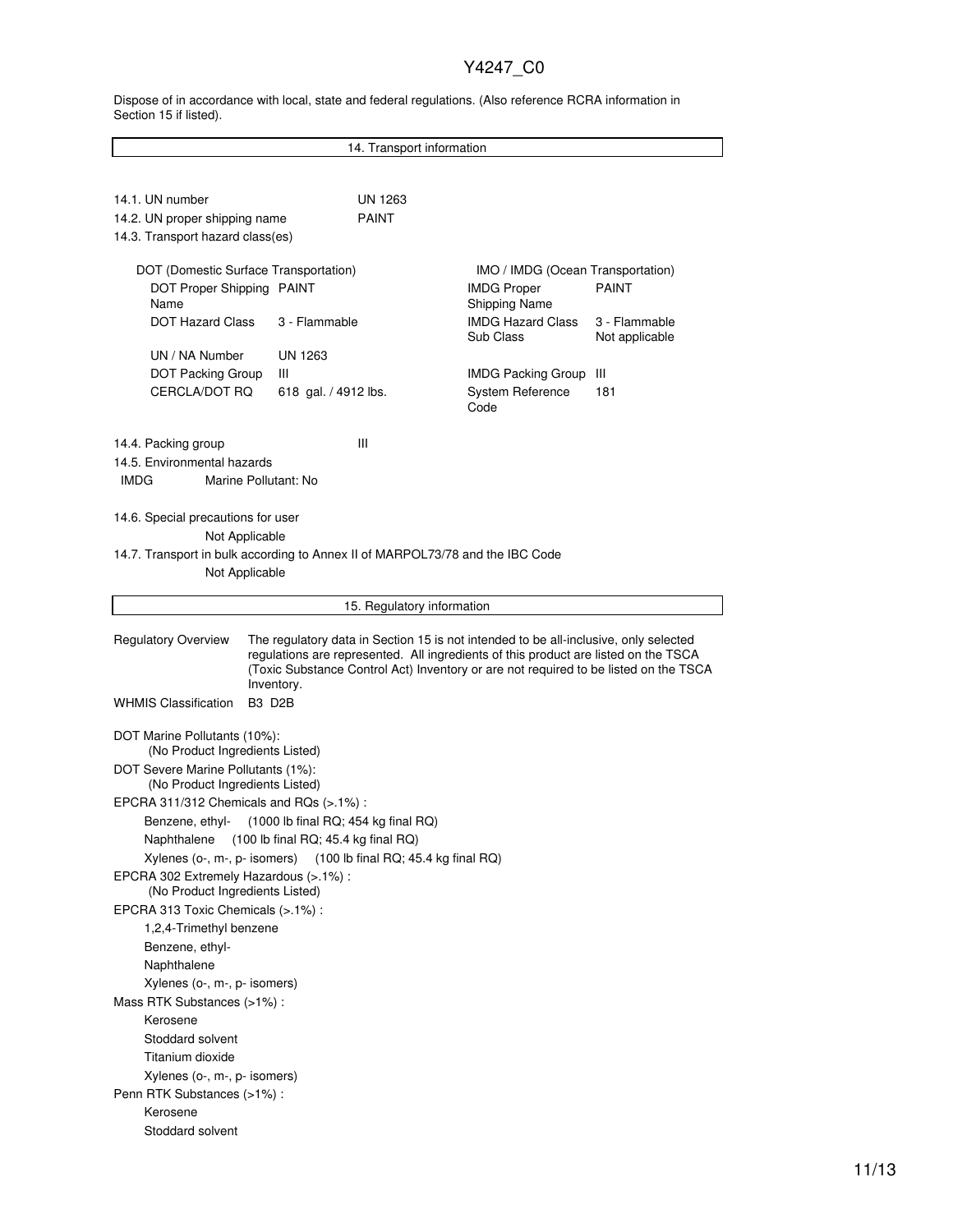Titanium dioxide Xylenes (o-, m-, p- isomers) Penn Special Hazardous Substances (>.01%) : (No Product Ingredients Listed) RCRA Status: (No Product Ingredients Listed) N.J. RTK Substances (>1%) : Kerosene Solvent naphtha (petroleum), medium aliphatic Stoddard solvent Titanium dioxide Xylenes (o-, m-, p- isomers) N.J. Special Hazardous Substances (>.01%) : Carbon black Benzene, ethyl-Naphthalene Solvent naphtha (petroleum), medium aliphatic Xylenes (o-, m-, p- isomers) N.J. Env. Hazardous Substances (>.1%) : 1,2,4-Trimethyl benzene Benzene, ethyl-Kerosene Naphthalene Xylenes (o-, m-, p- isomers) Proposition 65 - Carcinogens (>0%): Carbon black Benzene, ethyl-Naphthalene Titanium dioxide Proposition 65 - Female Repro Toxins (>0%): (No Product Ingredients Listed) Proposition 65 - Male Repro Toxins (>0%): (No Product Ingredients Listed) Proposition 65 - Developmental Toxins (>0%): (No Product Ingredients Listed)

16. Other information

The information and recommendations contained herein are based upon data believed to be correct. However, no guarantee or warranty of any kind, expressed or implied, is made with respect to the information contained herein. We accept no responsibility and disclaim all liability for any harmful effects which may be caused by exposure to our products. Customers/users of this product must comply with all applicable health and safety laws, regulations, and orders.

The full text of the phrases appearing in section 3 is:

H226 Flammable liquid and vapor. H302 Harmful if swallowed. H304 May be fatal if swallowed and enters airways.

H312 Harmful in contact with skin.

H315 Causes skin irritation.

H317 May cause an allergic skin reaction.

H318 Causes serious eye damage.

H319 Causes serious eye irritation.

H332 Harmful if inhaled.

H336 May cause drowsiness or dizziness.

H351 Suspected of causing cancer.

H361F Suspected of damaging fertility.